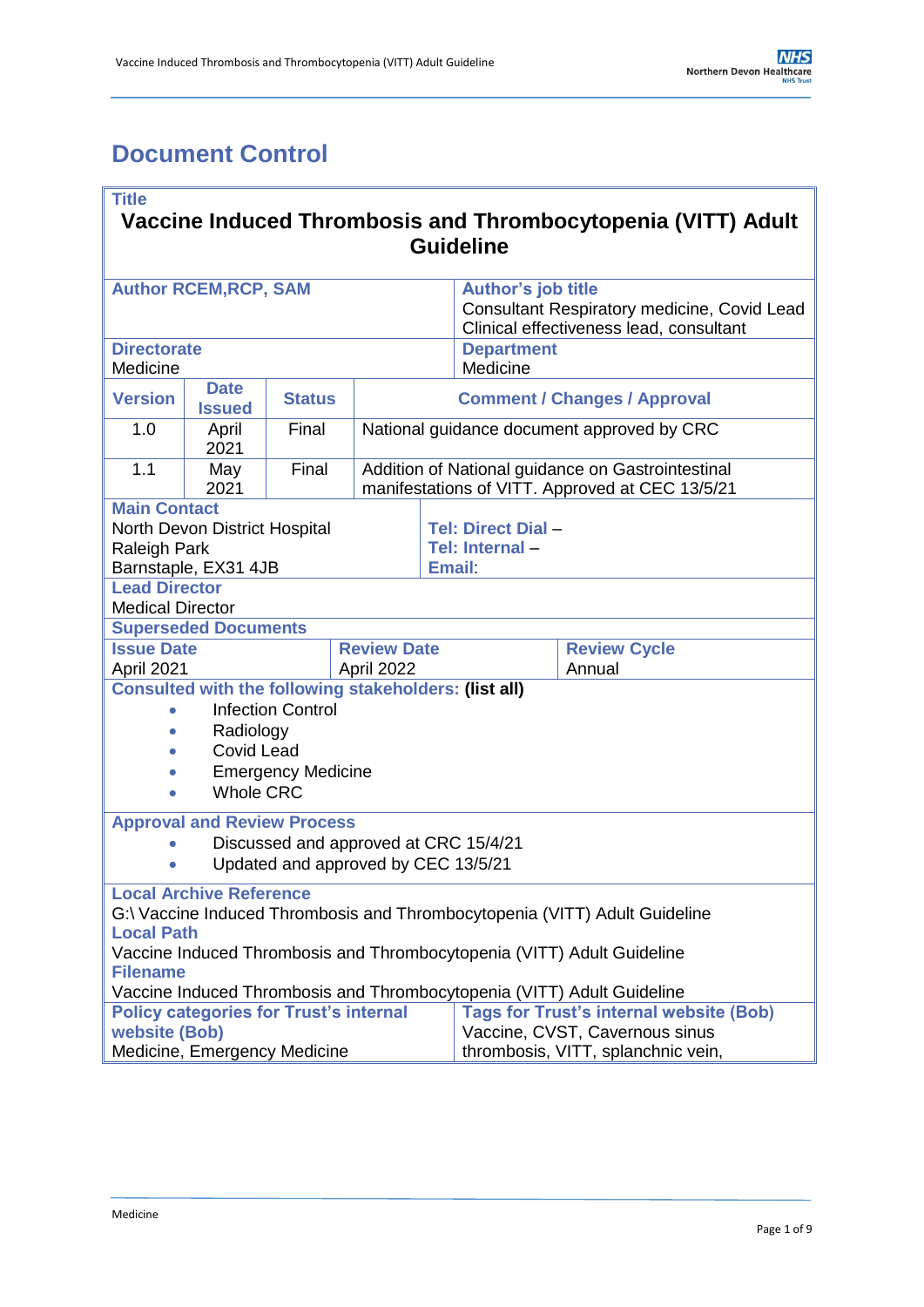### **CONTENTS**

| 1. |                                                                         |  |
|----|-------------------------------------------------------------------------|--|
| 2. |                                                                         |  |
| 3. |                                                                         |  |
|    |                                                                         |  |
|    |                                                                         |  |
| 4. |                                                                         |  |
| 5. |                                                                         |  |
| 6. | Monitoring Compliance with and the Effectiveness of the Guideline  5    |  |
|    |                                                                         |  |
|    | Process for Implementation and Monitoring Compliance and Effectiveness5 |  |
| 7. |                                                                         |  |
| 8. |                                                                         |  |
| 9. |                                                                         |  |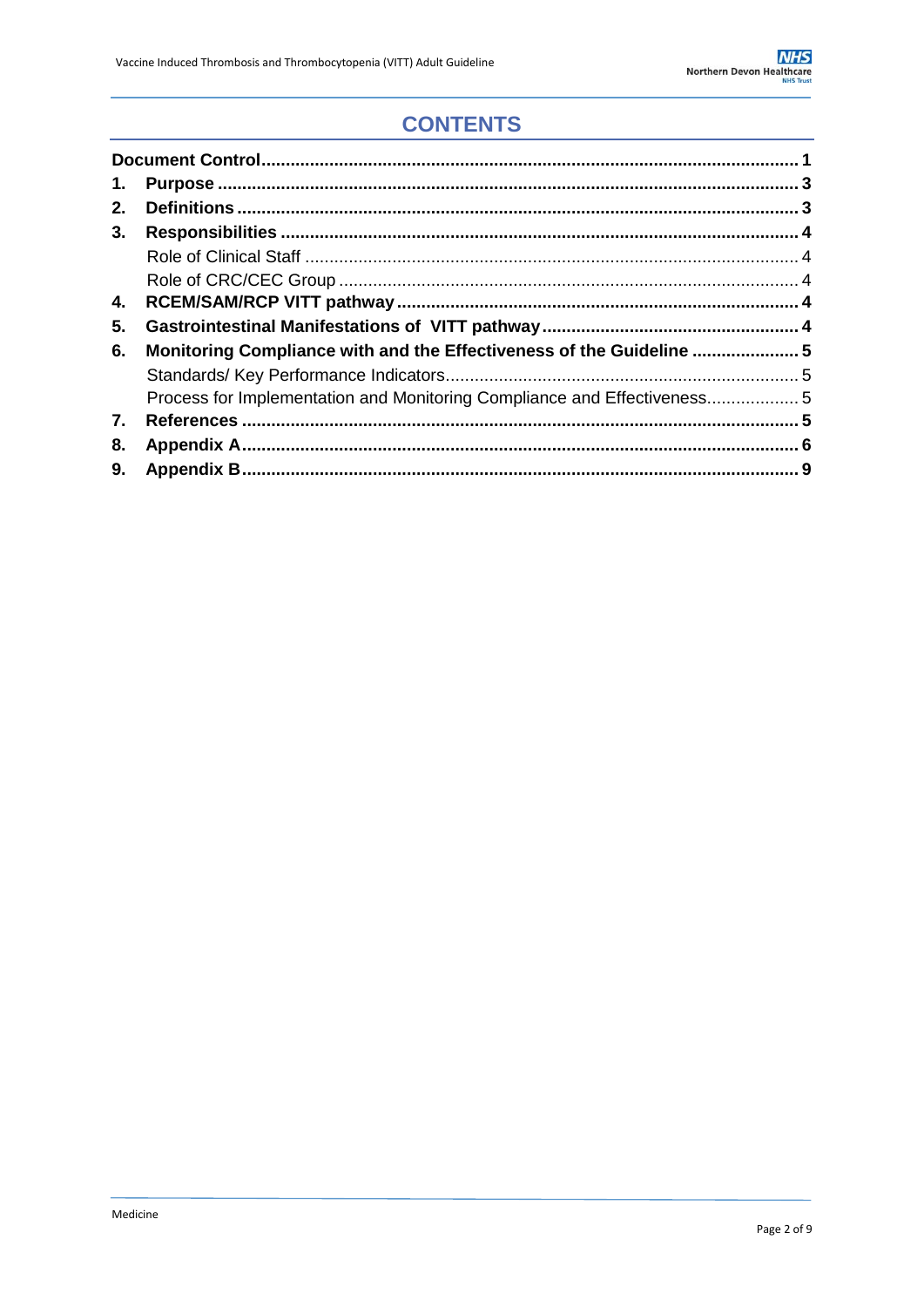### <span id="page-2-0"></span>**1. Purpose**

- **1.1.** The purpose of this document is to detail the process for suspected Vaccine induced thrombosis and thrombocytopenia (VITT)
- **1.2.** The policy applies to all Trust staff likely to see patients presenting post Covid-19 vaccine with symptoms suggestive of VITT
- **1.3.** Implementation of this policy will ensure that patients with possible VITT are investigated and managed according to national guidance.
- **1.4.** National guidance from Royal College of Emergency Medicine (RCEM), Society of Acute Medicine (SAM) and Royal College of Physicians (RCP) based upon Guidance agreed with Expert Haematology Panel (EHP) April 10th 2021 Guidance agreed with British Society of Neuroradiologists (BSNR) and RCR April 11th 2021
- **1.5.** National Guidance on Gastrointestinal manifestations of VITT published 4/5/21
- **1.6.** Supported and endorsed by: Royal College of Surgeons of England (RCSE) Royal College of Physicians (RCP) Royal College of Radiologists (RCR) Royal College of Emergency Medicine (RCEM) Royal College of Physicians & Surgeons of Glasgow (RCPSG) Royal College of Surgeons of Edinburgh (RCSEd) Royal College of Surgeons in Ireland (RCSI)
- **1.7.** Developed in collaboration with: Association of Coloproctology of Great Britain and Ireland (ACPGBI) Association of Surgeons of Great Britain and Ireland (ASGBI) Association of Upper Gastrointestinal Surgery of Great Britain and Ireland (AUGIS) British Association for Study of the Liver (BASL) British Society of Gastroenterology (BSG) British Society of Gastrointestinal and Abdominal Radiology (BSGAR) British Society of Interventional Radiology (BSIR) Expert Haematology Panel (EHP) Vascular Society of Great Britain and Ireland (VSGBI)

### <span id="page-2-1"></span>**2. Definitions**

- **2.1.** VITT is covid-19 vaccine induced thrombosis and thrombocytopenia.
- **2.2.** Thrombosis is a blood clot
- **2.3.** Thrombocytopenia is a low serum platelets in this case a level of <150 x 10⁹/l
- **2.4.** Clinical reference committee (CRC)
- **2.5.** Clinical effectiveness committee (CEC)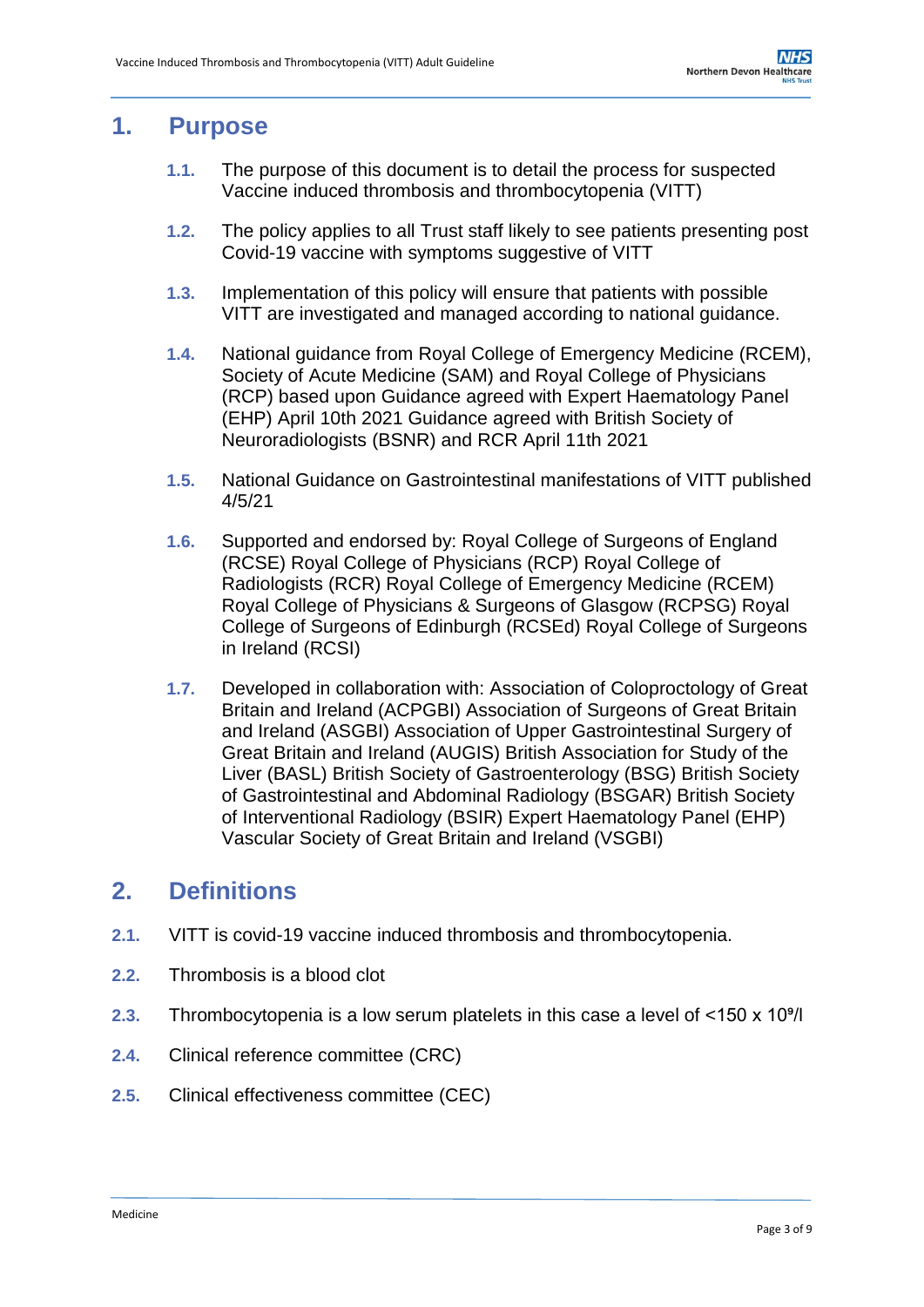### <span id="page-3-0"></span>**3. Responsibilities**

#### <span id="page-3-1"></span>**Role of Clinical Staff**

To follow the national guidance when seeing patients with symptoms suggestive of VITT

#### <span id="page-3-2"></span>**Role of CRC/CEC Group**

Clinical reference committee (CRC) / Clinical effectiveness committee (CEC) will review this document annually or more frequently as the clinical knowledge about VITT evolves. The CRC/CEC is responsible for approving the national guidance and disseminating

### <span id="page-3-3"></span>**4. RCEM/SAM/RCP VITT pathway**

- **4.1.** See appendix A for pathway
- **4.2.** National guidance from Royal College of Emergency Medicine (RCEM), Society of Acute Medicine (SAM) and Royal College of Physicians (RCP) based upon Guidance agreed with Expert Haematology Panel (EHP) April 10th 2021 Guidance agreed with British Society of Neuroradiologists (BSNR) and RCR April 11th 2021

#### <span id="page-3-4"></span>**5. Gastrointestinal Manifestations of VITT pathway**

- **5.1.** See appendix B for pathway
- **5.2.** National guidance supported and endorsed by: Royal College of Surgeons of England (RCSE) Royal College of Physicians (RCP) Royal College of Radiologists (RCR) Royal College of Emergency Medicine (RCEM) Royal College of Physicians & Surgeons of Glasgow (RCPSG) Royal College of Surgeons of Edinburgh (RCSEd) Royal College of Surgeons in Ireland (RCSI)
- **5.3.** Developed in collaboration with: Association of Coloproctology of Great Britain and Ireland (ACPGBI) Association of Surgeons of Great Britain and Ireland (ASGBI) Association of Upper Gastrointestinal Surgery of Great Britain and Ireland (AUGIS) British Association for Study of the Liver (BASL) British Society of Gastroenterology (BSG) British Society of Gastrointestinal and Abdominal Radiology (BSGAR) British Society of Interventional Radiology (BSIR) Expert Haematology Panel (EHP) Vascular Society of Great Britain and Ireland (VSGBI)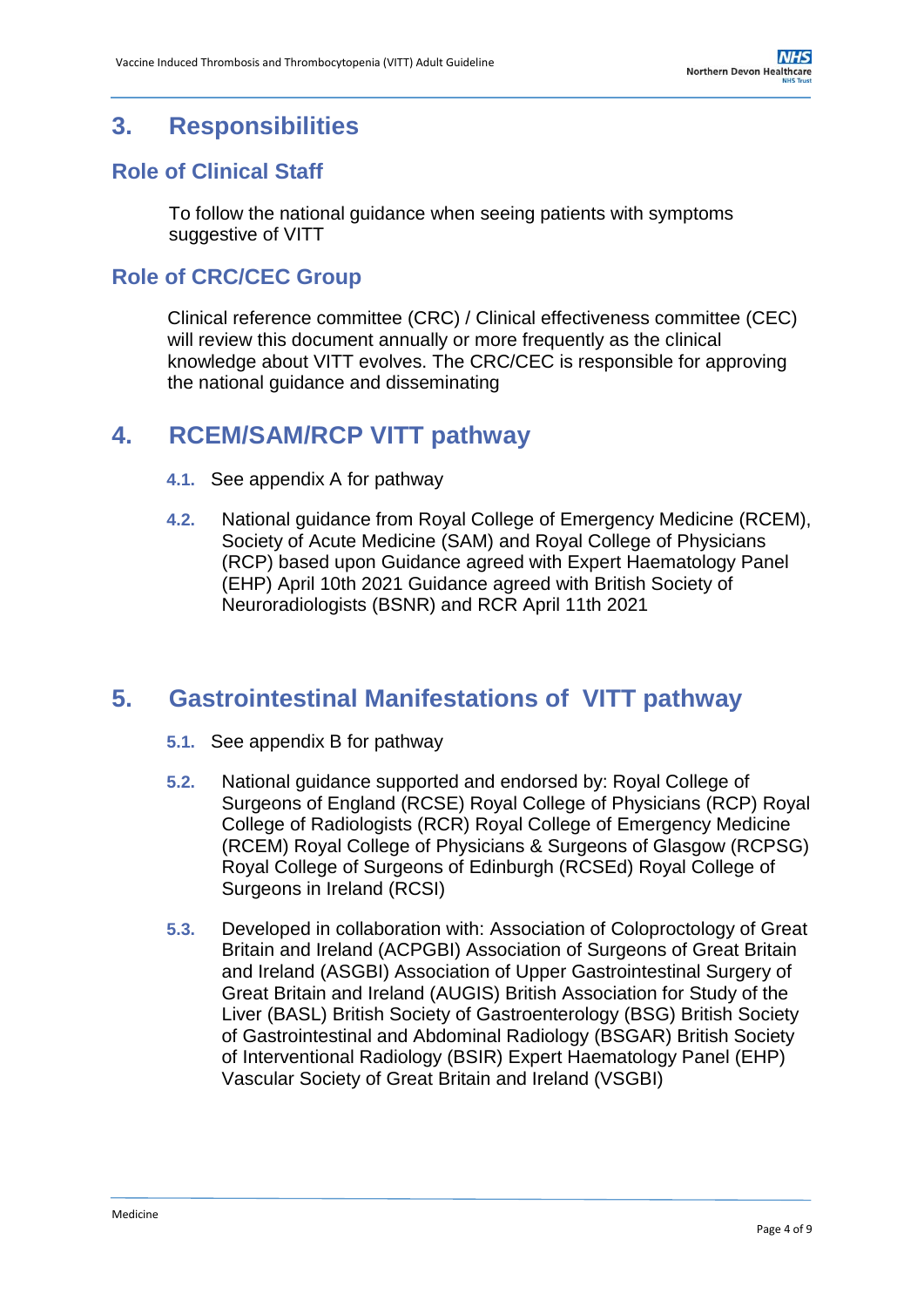### <span id="page-4-0"></span>**6. Monitoring Compliance with and the Effectiveness of the Guideline**

#### **Standards/ Key Performance Indicators**

- <span id="page-4-1"></span>**6.1.** Medicines and Healthcare products Regulatory Agency (MHRA) yellow card systems should be used when a VITT is confirmed.
- <span id="page-4-2"></span>**6.2.** <https://coronavirus-yellowcard.mhra.gov.uk/>

#### **Process for Implementation and Monitoring Compliance and Effectiveness**

**6.3.** The guidance is on the Microguide adult clinical guidance guide

#### <span id="page-4-3"></span>**7. References**

- [https://b-s-h.org.uk/media/19590/guidance-version-17-on-mngmt-of-vitt-](https://b-s-h.org.uk/media/19590/guidance-version-17-on-mngmt-of-vitt-20210420.pdf)[20210420.pdf](https://b-s-h.org.uk/media/19590/guidance-version-17-on-mngmt-of-vitt-20210420.pdf)
- [https://www.rcem.ac.uk/docs/Policy/ED-](https://www.rcem.ac.uk/docs/Policy/ED-AM%20%20Vaccine%20pathway%20concerns%20-%20RCP%20-%20SAM%20-%20RCEM.pdf)[AM%20%20Vaccine%20pathway%20concerns%20-%20RCP%20-](https://www.rcem.ac.uk/docs/Policy/ED-AM%20%20Vaccine%20pathway%20concerns%20-%20RCP%20-%20SAM%20-%20RCEM.pdf) [%20SAM%20-%20RCEM.pdf](https://www.rcem.ac.uk/docs/Policy/ED-AM%20%20Vaccine%20pathway%20concerns%20-%20RCP%20-%20SAM%20-%20RCEM.pdf)
- [https://www.gov.uk/government/organisations/medicines-and](https://www.gov.uk/government/organisations/medicines-and-healthcare-products-regulatory-agency)[healthcare-products-regulatory-agency](https://www.gov.uk/government/organisations/medicines-and-healthcare-products-regulatory-agency)
- [https://www.rcseng.ac.uk/coronavirus/vaccine-induced-thrombosis](https://www.rcseng.ac.uk/coronavirus/vaccine-induced-thrombosis-guidance/)[guidance/](https://www.rcseng.ac.uk/coronavirus/vaccine-induced-thrombosis-guidance/)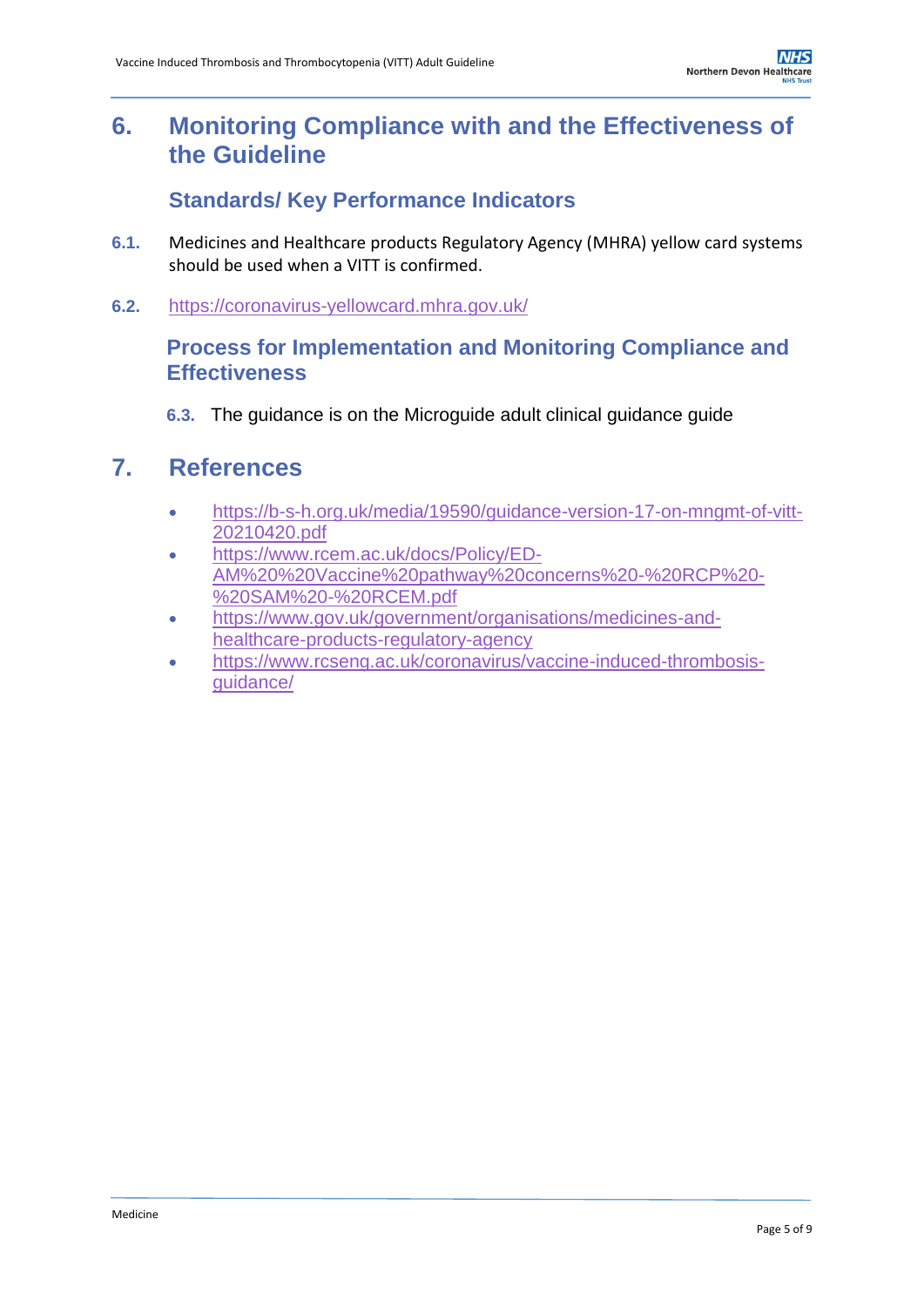<span id="page-5-0"></span>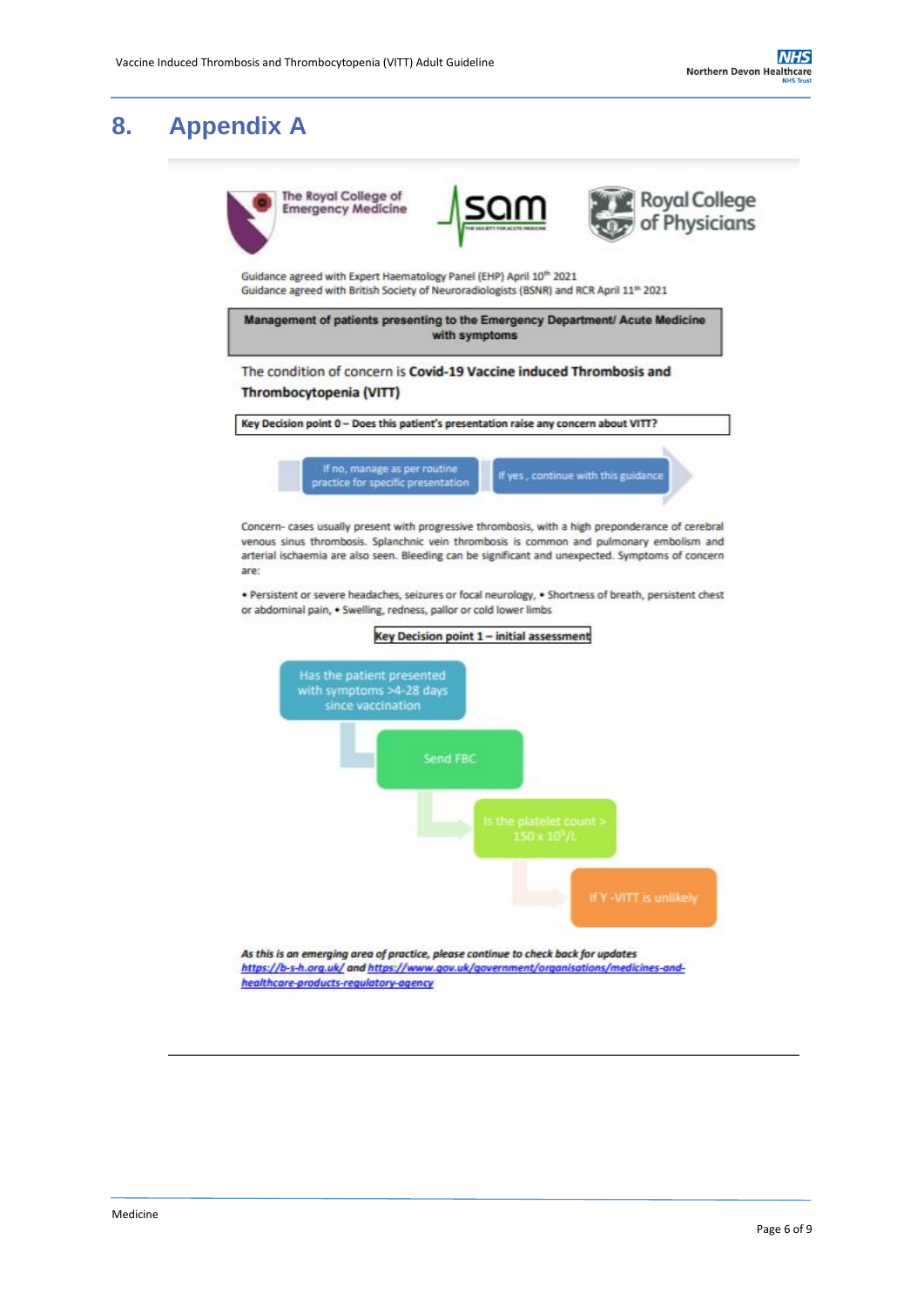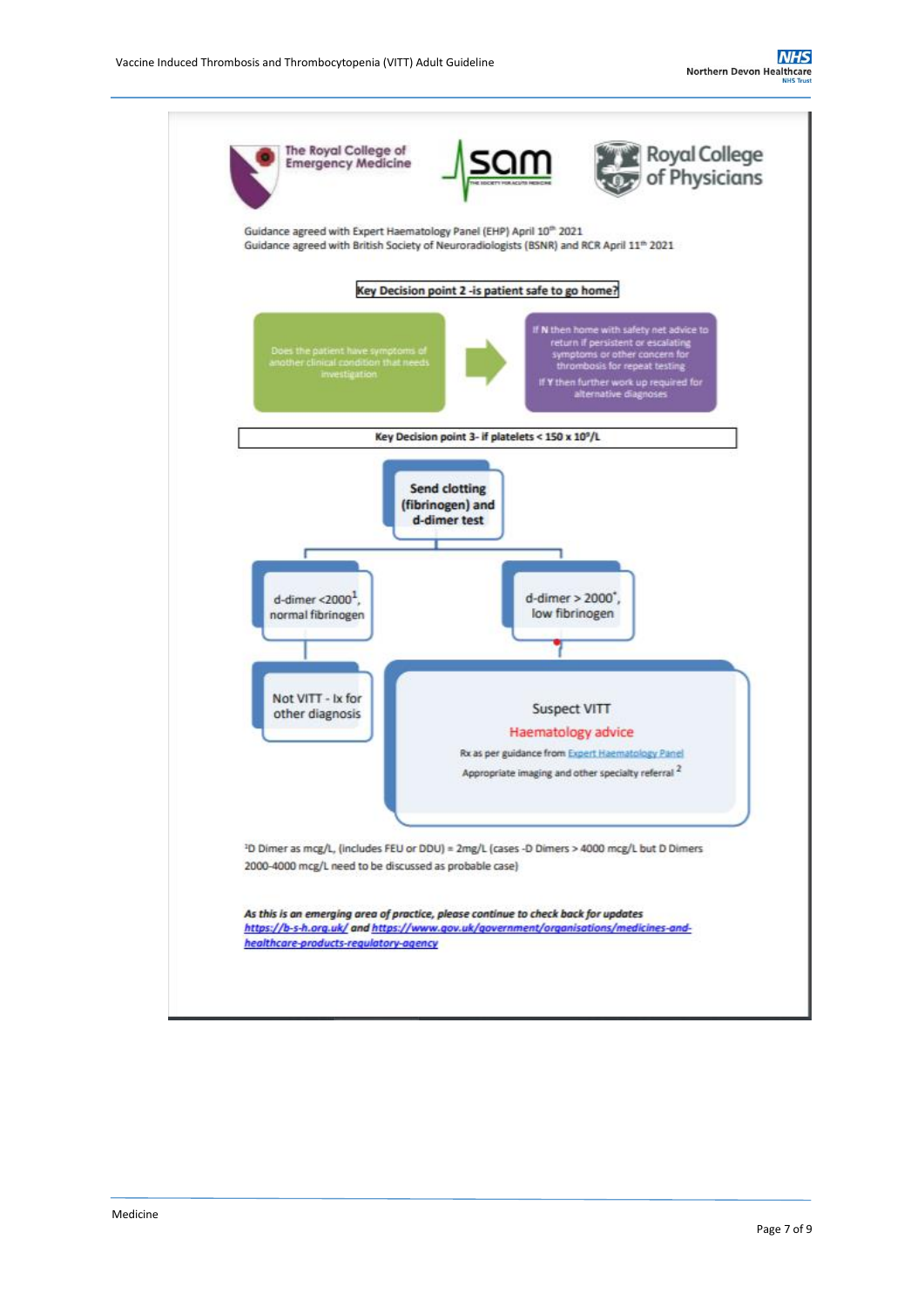